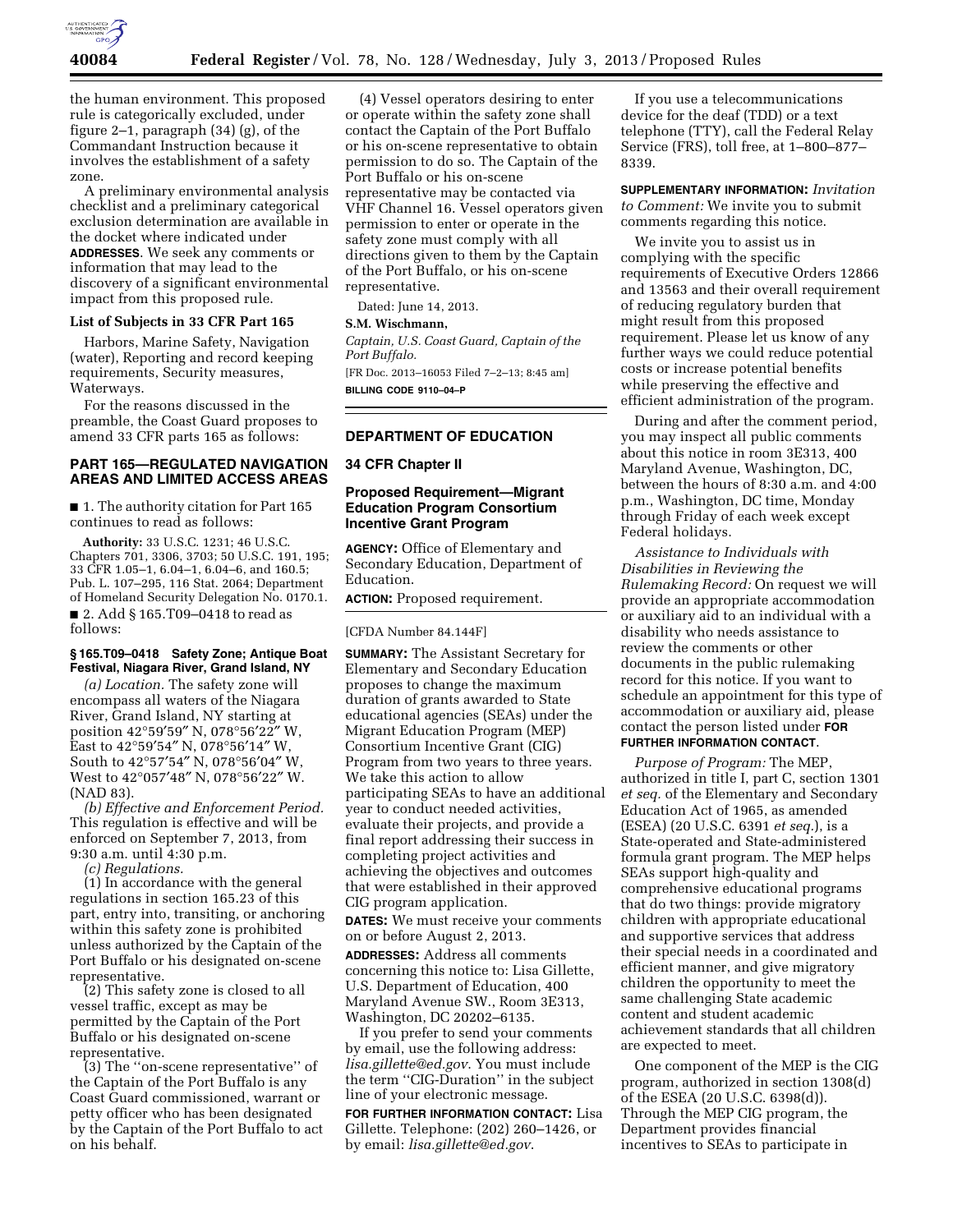high-quality consortia that improve the interstate or intrastate coordination of migrant education programs by addressing key needs of migratory children who have their education interrupted.

**Program Authority:** 20 U.S.C. 6398. *Applicable Program Regulations:* 34 CFR part 200, subpart C.

#### **Proposed Requirement**

This notice contains one proposed requirement.

### *Duration of Consortium Incentive Grants*

*Background:* The Department published a notice of final requirements for the MEP CIG Program in the **Federal Register** on March 3, 2004 (69 FR 10110) (2004 Notice), and we have used these final requirements for CIG competitions since fiscal year (FY) 2004. The 2004 Notice contained basic requirements that govern CIG applications, established seven priorities that applicants must address, established a two-tiered funding formula (based on the size of the SEA's MEP formula grant) to determine the amount of the award the Department will make to SEAs that belong to consortia selected for an award, and authorized participating SEAs to use these funds to augment their MEP formula grant award. We subsequently published a notice of final priority for the MEP CIG program in the **Federal Register** on March 12, 2008 (73 FR 13217), in which we added an eighth priority.

The 2004 Notice also established a project period of up to two years for grants awarded under the MEP CIG program. Grantees are required under the 2004 Notice and 34 CFR 75.118 and 75.590 of the Education Department General Administrative Regulations (EDGAR) to submit a performance report (through the consortium's lead State) toward the end of the first project year and a final summary evaluation report at the end of the second project year. These reports must address the participating SEAs' completion of activities and attainment of objectives of the approved consortium. We explained in the 2004 Notice that we would not conduct a new incentive grant competition in FY 2005 but would make second-year continuation funding contingent on the SEAs' substantial completion of first-year consortium activities and attainment of the outcomes identified in the approved consortium application; the amount of second-year continuation funding was to be based on the same two-tiered formula described in the 2004 Notice.

We have followed this process for the funding of second-year continuation awards since 2004.

The Department last awarded CIGs in FY 2012. Currently, 37 SEAs (out of a total of 47 SEAs that receive MEP formula grant program funds) participate in CIG program-funded consortia.

We are proposing to change the project period for several reasons. The 2004 Notice limited the MEP CIG awards to two years because they were intended to fund innovative pilot activities that grantees would put in place during the grant period, and then would continue with basic MEP formula grant funding provided under Title I, part C of the ESEA if the activities proved useful. However, based on our knowledge of the progress SEAs generally make on consortium projects, we believe that current grantees would benefit from a third year in which to work on and implement their CIG projects. In addition, although the twoyear project period may sometimes be sufficient, it unnecessarily inhibits the Secretary's ability to establish a threeyear project period for the CIG program where it is appropriate to do so. Increasing the project period that the Secretary may establish for the CIG program by one year will permit the Secretary to exercise judgment about what period would best permit grantees to achieve results and obtain better data to conduct the needed evaluations of their projects.

*Proposed Requirement—Duration of Incentive Grants:* 

The Secretary may provide a maximum project period of three years for grants awarded under the MEP CIG program. The Secretary may extend the current two-year project period of the FY 2012 grantees to three years as well as determine a project period for future competitions of up to three years.

For grants with a three-year project period, grantees must submit a performance report at the end of each project year and are eligible for a continuation award at the end of the first and second project years based on the two-tiered funding formula in the 2004 Notice. The second and third year's continuation funding is contingent on the grantee making substantial progress in performing the previous year's consortium activities and in attaining the outcomes identified in the approved consortium application. Grantees must submit their final summary evaluation report at the end of the third project year.

*Final Requirement:*  We will announce the final requirement in a notice in the **Federal** 

**Register**. We will determine the final requirement after considering responses to this notice and other information available to the Department. This notice does not preclude us from proposing additional priorities, requirements, definitions, or selection criteria, subject to meeting applicable rulemaking requirements.

**Note:** This notice does *not* solicit applications. We invite applications through a notice in the **Federal Register**.

#### **Executive Orders 12866 and 13563**

#### *Regulatory Impact Analysis*

Under Executive Order 12866, the Secretary must determine whether this regulatory action is ''significant'' and, therefore, subject to the requirements of the Executive order and subject to review by the Office of Management and Budget (OMB). Section 3(f) of Executive Order 12866 defines a ''significant regulatory action'' as an action likely to result in a rule that may—

(1) Have an annual effect on the economy of \$100 million or more, or adversely affect a sector of the economy, productivity, competition, jobs, the environment, public health or safety, or State, local or tribal governments or communities in a material way (also referred to as an ''economically significant'' rule);

(2) Create serious inconsistency or otherwise interfere with an action taken or planned by another agency;

(3) Materially alter the budgetary impacts of entitlement grants, user fees, or loan programs or the rights and obligations of recipients thereof; or

(4) Raise novel legal or policy issues arising out of legal mandates, the President's priorities, or the principles stated in the Executive order.

This proposed regulatory action is not a significant regulatory action subject to review by OMB under section 3(f) of Executive Order 12866.

We have also reviewed this proposed regulatory action under Executive Order 13563, which supplements and explicitly reaffirms the principles, structures, and definitions governing regulatory review established in Executive Order 12866. To the extent permitted by law, Executive Order 13563 requires that an agency—

(1) Propose or adopt regulations only upon a reasoned determination that their benefits justify their costs (recognizing that some benefits and costs are difficult to quantify);

(2) Tailor its regulations to impose the least burden on society, consistent with obtaining regulatory objectives and taking into account—among other things